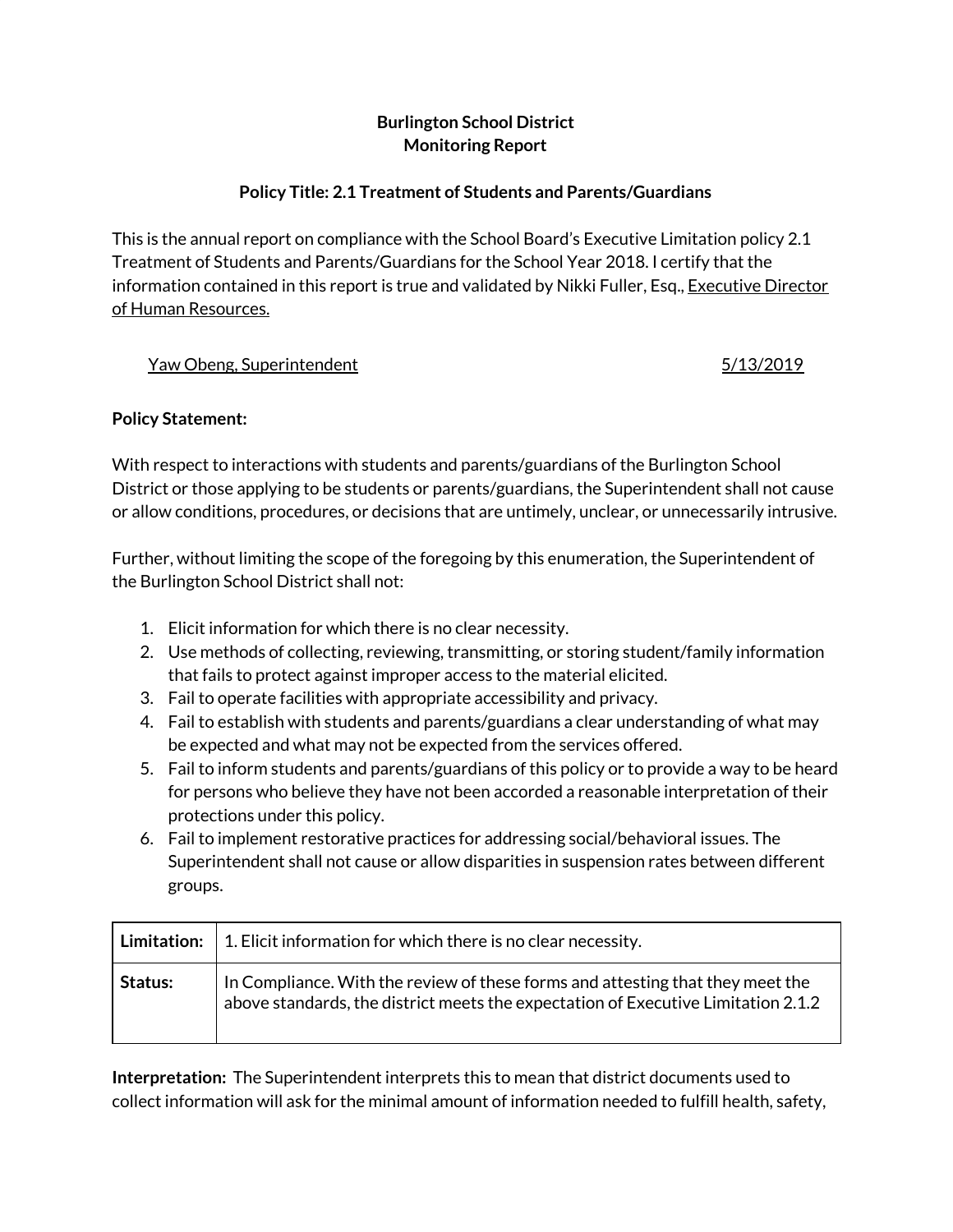educational and business purposes. This information will be used for enrollment purposes, the educational assessment of students or state/federal reporting/grant legal requirements. This is reasonable as the district needs access to basic information for legal, educational, safety, and communication purposes.

# **Indicating Metrics (if applicable):**

### **Evidence:**

- The Data Systems Team reviews the student enrollment form annually to ensure the District collects only information needed to meet the requirements set by law, to communicate effectively with parents, and to fulfill health, safety, educational, and business purposes. The student enrollment form is also reviewed to identify any additional fields for collection of necessary student information.
- The Enrollment Coordinator coordinates all new student registration and enrollment for Kindergarten through Grade 8. This entails developing and enforcing procedures that ensure that forms only elicit information that is necessary.

| Limitation: | 2. Use methods of collecting, reviewing, transmitting, or storing student/family<br>information that fails to protect against improper access to the material elicited. |
|-------------|-------------------------------------------------------------------------------------------------------------------------------------------------------------------------|
| Status:     | In Compliance. The district did meet expectations for Executive Limitation 2.1.2<br>for this reporting period.                                                          |

**Interpretation:** The Superintendent interprets this to mean that the District must protect all student/family information from unauthorized access. In addition, the electronic or physical holding of information will have security procedures that are documented and implemented to prevent unauthorized or ill-intended disclosure.

#### **Evidence:**

The district utilizes the following procedures to ensure student information is kept secure:

- Each student has an electronic student record and is assigned a unique identification number within BSD.
- Information provided by students/family is entered by school office personnel that is limited to the following job roles: building administrator, administrative assistant, attendance clerk, registrar, and guidance counselor, school psychologist and central office administrators as required.
- Access control procedures are in place for staff account creation and authorization for access to the student information system.
- Electronic storage allows the District to maintain an access log to ensure that electronic files have not been inappropriately accessed.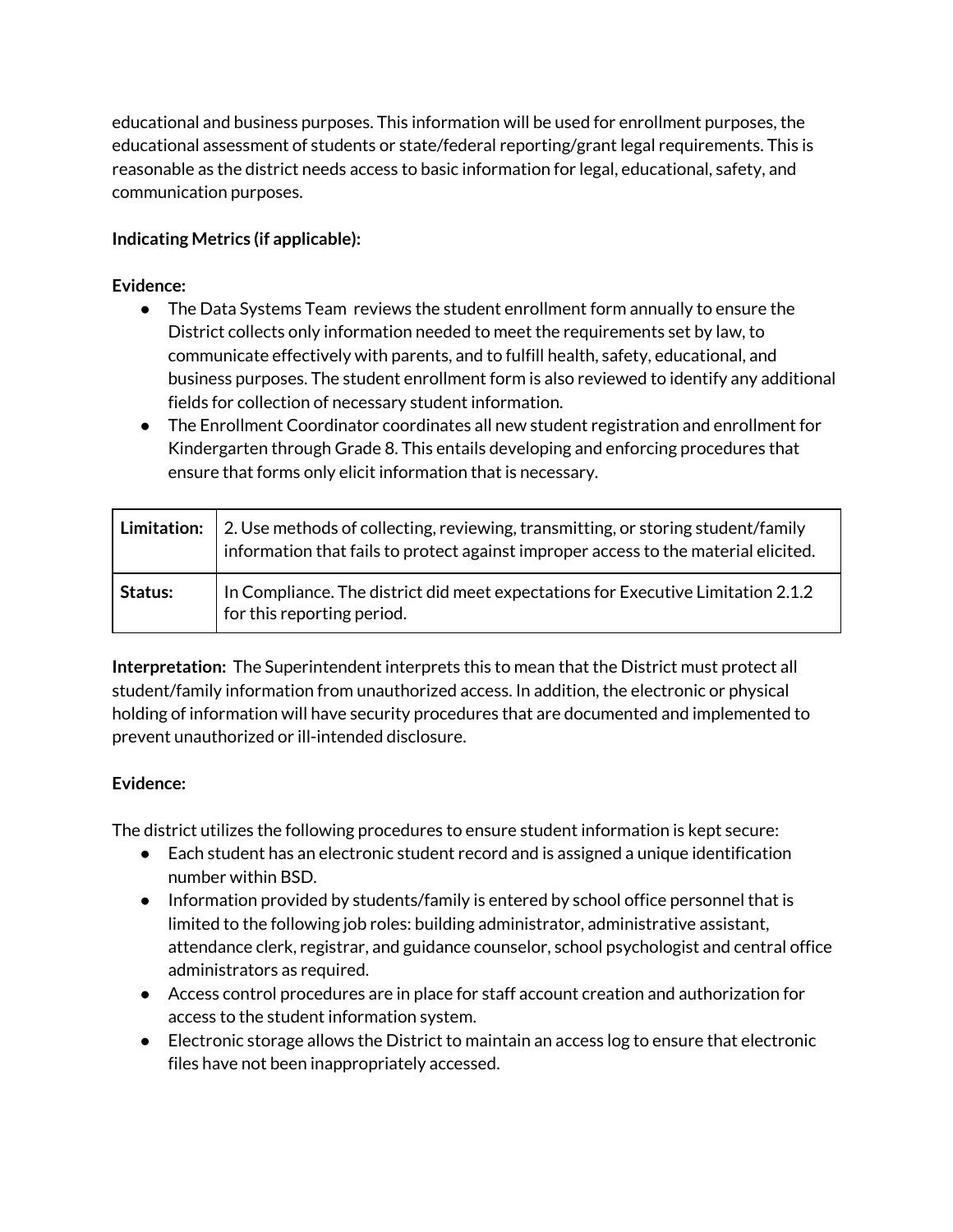- All electronic student information is stored on secure servers that are restricted to certain Information Technology staff. The electronic student information is stored on these servers which have built-in redundancy for hardware failure. Additionally, all student information is backed up and stored both on-site and off-site for disaster recovery purposes.
- All paper forms of student information (student records) for active students are stored in access controlled locations at the student's current school.
- Procedures for using surveillance video from school buses are FERPA protected and posted on the district website and School bus video is viewed only when there is a reported student behavior violation.
- Staff members are trained in the key components of the Family and Educational Rights and Privacy Act (FERPA) and confidentiality including what is meant by a school official with legitimate educational interest.
- Internal school procedures include directions for the transfer of information to schools outside of BSD.
- There have been no reports of FERPA violations.

|                | Limitation: $\vert$ 3. Fail to operate facilities with appropriate accessibility and privacy. |
|----------------|-----------------------------------------------------------------------------------------------|
| <b>Status:</b> | Compliance in Progress                                                                        |

**Interpretation:** The Superintendent interprets this policy to mean that all schools and the District office will be made accessible for all students and parents/guardians regardless of any disability and that when accessibility and privacy concerns surface, the District takes steps to address the problem. In addition, facilities, grounds, and equipment are maintained at a functional, comfortable level, providing a safe, healthy environment for staff and students.

- We have developed a capital plan that is intended to address the District's accessibility needs.
- The Pre-K capital plan was halted. A Pre-K Task Force has been formed to work on the Pre-K plan.
- District schools, facilities, and work sites operate through permits, inspections, and the approvals of appropriate governing bodies.
- Edmunds Middle School and Edmunds Elementary School are the two schools with elevators and they were both rated as "Good" in the inspection findings. Attached is a copy of the Conveyance Inspection Report that indicates the Annual Inspection Certification was issued for those elevators.
- All schools are Allergy Free Zones-nut free
- Special transportation is provided for students with special/physical needs.
- There is a multi-year capital plan that identifies the future building and grounds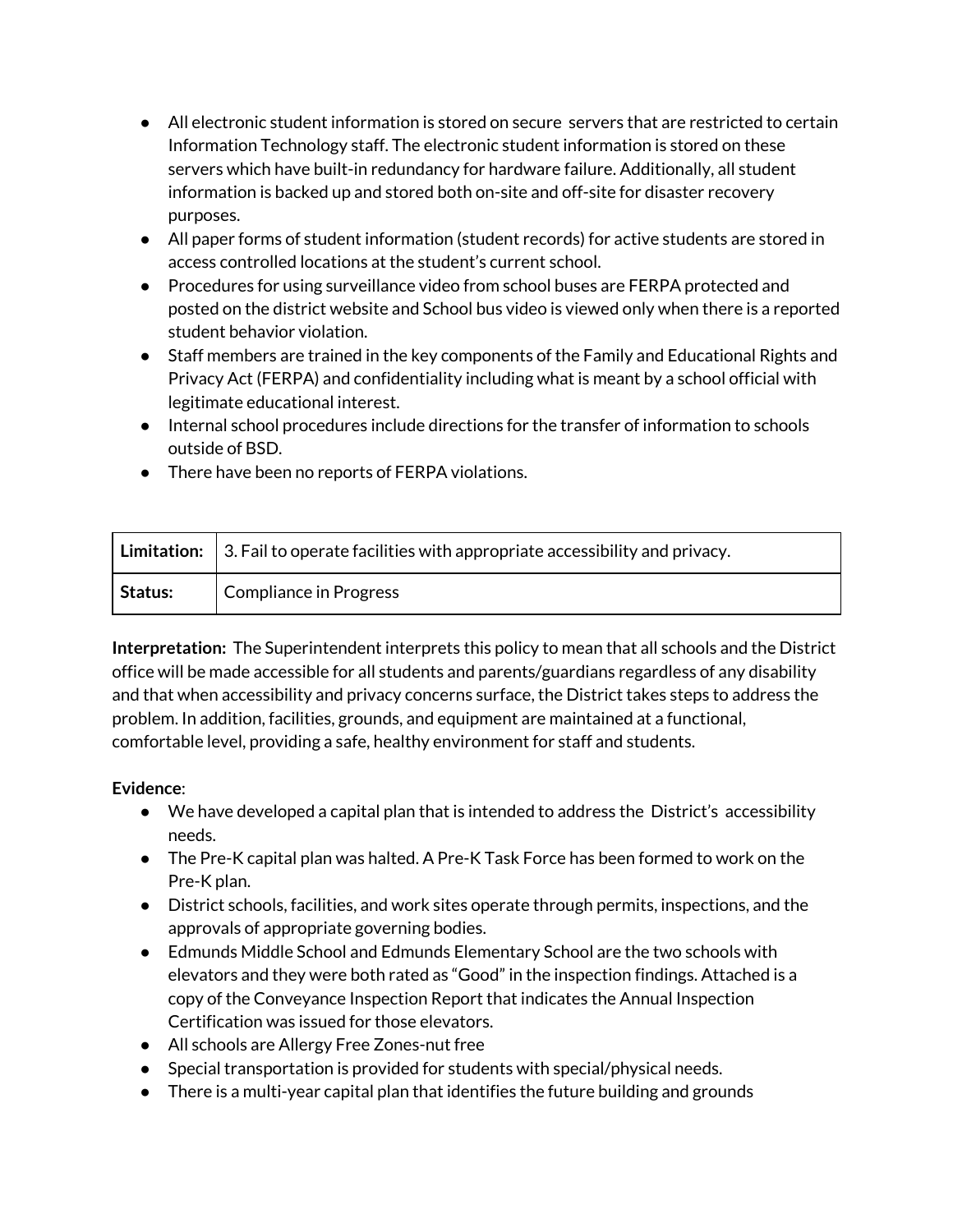needs as well as addresses accessibility needs of the District. The plan is available on the Capital Planning [webpage](https://www.bsdvt.org/district/budget/capital-planning/) The BHS ReEnvisioning plan also explicitly addresses the accessibility of the high school building. Details are available on the **BHS [ReEnvisioning](https://www.bsdvt.org/district/budget/bhs-renovations/)** [webpage.](https://www.bsdvt.org/district/budget/bhs-renovations/)

- Gender-Free restrooms are available at all schools.
- The new BSD website is ADA compliant.

|         | <b>Limitation:</b> $\vert$ 4. Fail to establish with students and parents/guardians a clear understanding of<br>what may be expected and what may not be expected from the services offered. |
|---------|----------------------------------------------------------------------------------------------------------------------------------------------------------------------------------------------|
| Status: | In Compliance                                                                                                                                                                                |

**Interpretation:** The Superintendent interprets this as parents being able to access information about the services the district offers as well as its expectations. This means that all students and parents will have access to handbooks, statements of parental rights, school board policies, school procedures and other documents that explain their rights as well as documents that define the mission and goals of the District.

#### **Evidence:**

- The Superintendent communicates to families in a timely way when schools are being closed due to inclement weather. For example, School Messenger is used to robo-call and text families, staff, and emergency contacts with information regarding cancellations and delays. All Snow Day messages are translated into a large number of languages so that non-English-first language families receive these updates at the same time as English-first language families.
- Access to information concerning transportation, food service, and other District/school operations is provided in a variety of digital and paper formats, including take-home materials, School Messenger calls and texts, local and social media dissemination of information, and website updates.
- Multilingual Liaisons support EL families by translating, interpreting, or explaining information to the same level that it is disseminated to all families.
- Whenever possible, District-wide events that are to be broadcast to all students and families via school messenger are translated so that the message is received in a families preferred language.

Publications:

● Each school currently has its own code of conduct referenced in the school handbook and listed on its website. The District is moving towards a grade-appropriate, universal code of conduct that would cover every school. The purpose of the code of conduct would be to restoratively address student behavior, with the goal of ultimately eliminating suspensions, which separate students from their classmates and their education.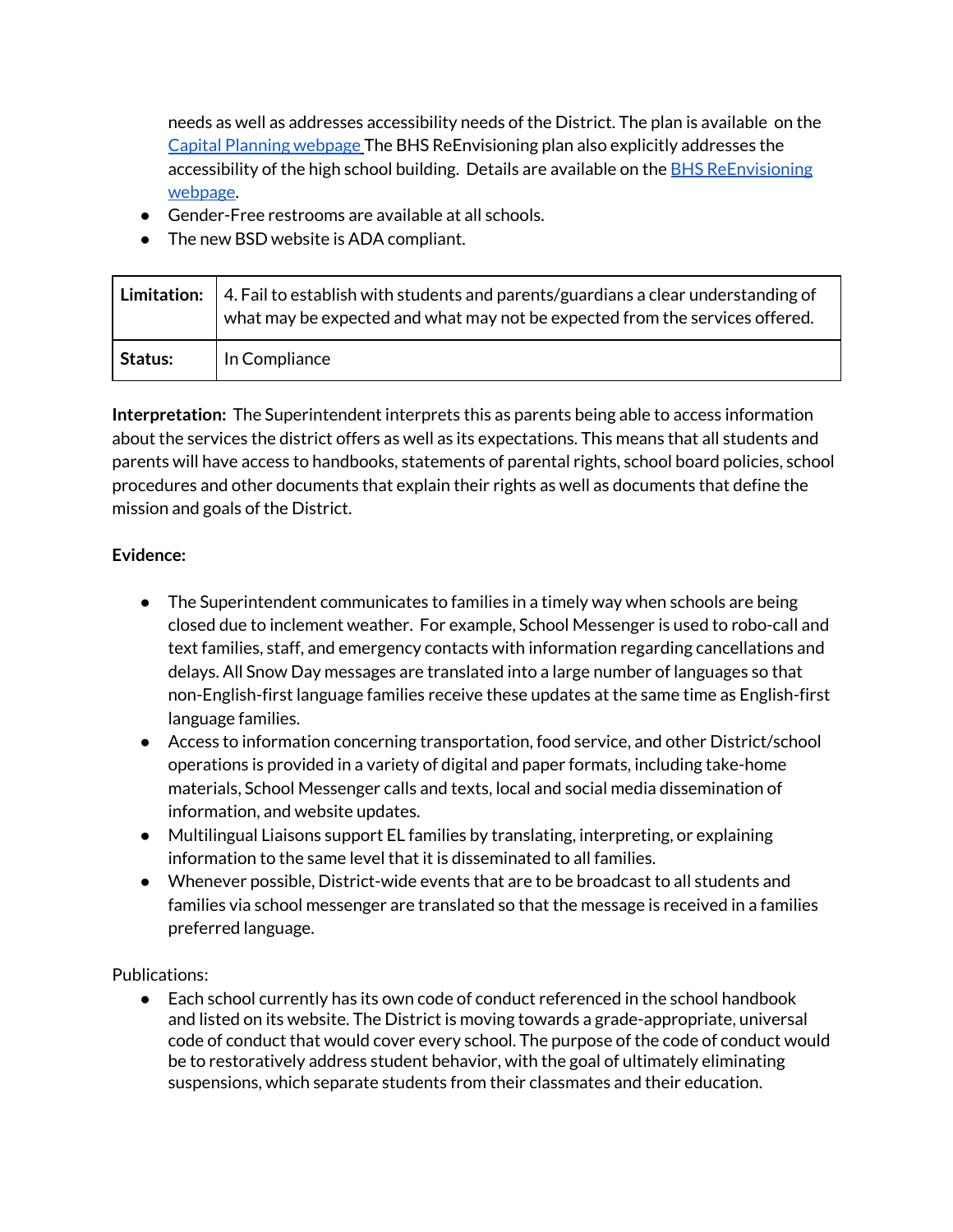- The District maintains a relationship with the North Avenue News to provide a monthly update which is delivered to the majority of Burlington residents. In addition, the District maintains an agreement which allows the Superintendent to post twice a month on every Front Porch Forum in Burlington (20). These relationships are utilized monthly.
- The following publications and online information sources provide in-depth information about BSD schools and educational options:
	- BSD Calendar and Handbook (published each August, translated into at least 7 languages)
	- Family Educational Rights Privacy Act (FERPA) Notification of Rights (included in Handbook)
	- BSD Annual Report (published in Winter) and BSD Equity Data Report (Fall)
	- BSD Website
	- BSD Schools' Directory
	- Kindergarten Registration Information
	- School emails and newsletters (distribution varies by school)
	- BSD Calendar of Early Childhood Programs (English and Spanish)
	- $\circ$  In cases of emergency, the district uses electronic measures including e-mail, phone messaging, text messages, social media, and website postings to keep parents informed about situations
	- Critical documents and forms are translated into multiple languages

| <b>Limitation:</b> | 5. Fail to inform students and parents/guardians of this policy or to provide a way<br>to be heard for persons who believe they have not been accorded a reasonable<br>interpretation of their protections under this policy. |
|--------------------|-------------------------------------------------------------------------------------------------------------------------------------------------------------------------------------------------------------------------------|
| Status:            | In Compliance                                                                                                                                                                                                                 |

**Interpretation:** The Superintendent interprets this to mean the district will provide students and parents with an electronic description of the policy and provide additional information regarding their right and the right of the community to be heard by posting all administrative policies pertaining to these rights on the district website.

- The district meets expectations for providing notification to students and parents/guardians by posting all policies on the district website and including references to it in staff and parent emails.
- Through principal/supervisors, the Superintendent expects principals/supervisors to be reasonably accessible to parents/guardians to discuss matters of concerns.
- Every school website has a comment section for the school.
- In partnership with the South Burlington and Burlington Community Justice Centers, the district has been working to keep students in school by making use of Reparative Justice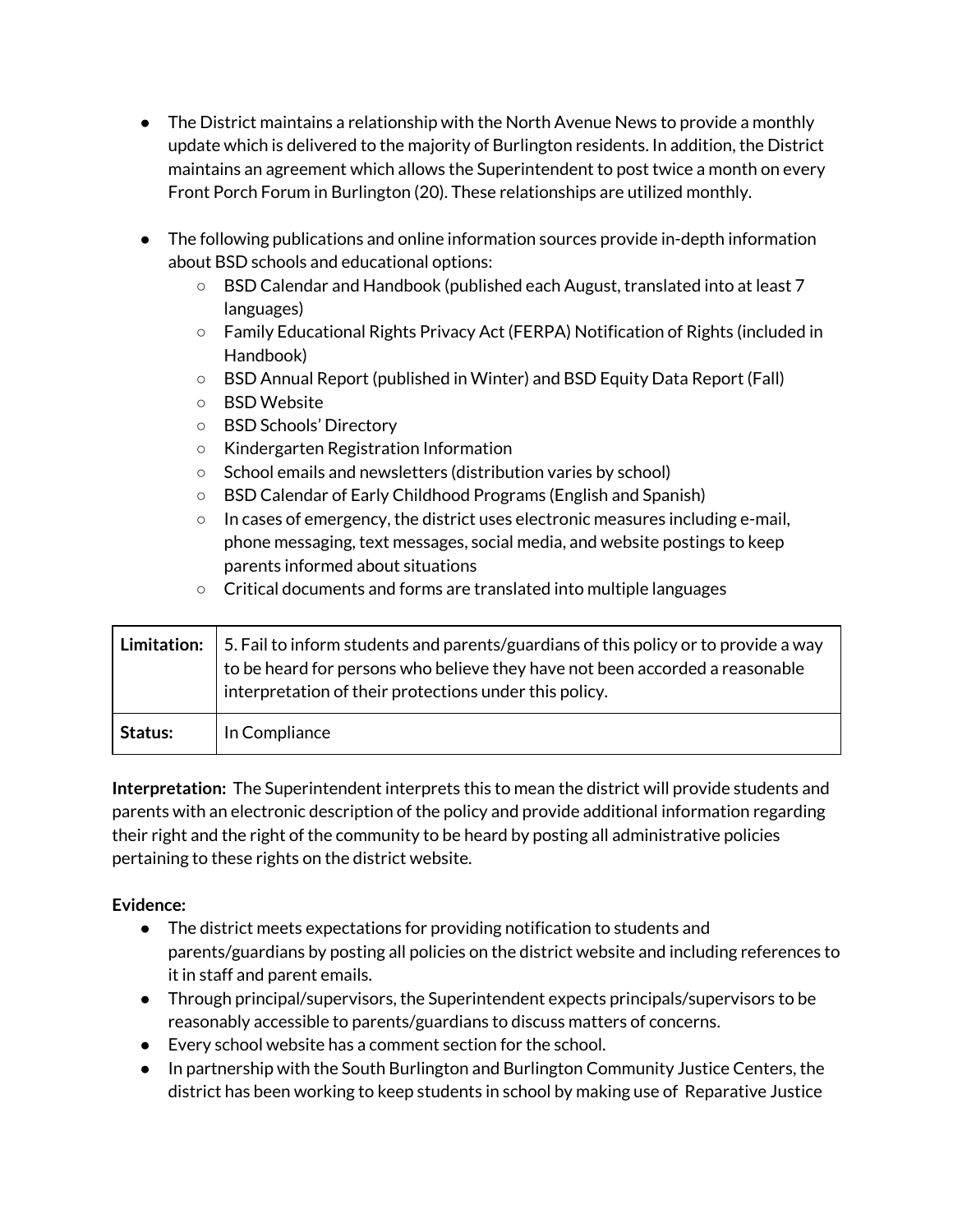Panels. BHS has trained high school students to serve on a Reparative Justice Panel to assist BHS students when school-based rules have not been followed.

- Parents are encouraged by the Director of Student Support Services to access a personal advocate through the Family Network or to submit to professional mediation when schools and families cannot reach consensus.
- Parents of children who have an IEP receive a copy of their Parental Rights on an annual basis.
- The Special Education Parent Advisory has stalled. It is intended to be the voice of the parents that have children with special education needs in the District. There was inconsistent response. The Director of Student Support Services is considering a new model in hopes of reviving the group.
- There is an EL Parent Advisory and it meets generally just twice a year. However, the District just entered into a new agreement with Parents and Youth for Change and the Association for Africans Living in Vermont ("AALV"), to collaborate in bringing more parents to EL Advisory. We also hold monthly meetings with parents to discuss things such as budget, report cards, and student placement. Other avenues are being used to seek new members from the community in hopes of broadening the EL Parent Advisory Committee such as inviting parents who attend Parent University.

|         | Limitation: $\vert$ 6. Fail to implement restorative practices for addressing social/behavioral issues |
|---------|--------------------------------------------------------------------------------------------------------|
| Status: | In Compliance                                                                                          |

**Interpretation:** The Superintendent interprets this to mean the district will develop and use restorative practices in addressing the social and behavioral needs of students and staff.

- Restorative Practices is being implemented in every school in the district.
- There is a restorative practice collaborative team that consists of central office administrators, food service and 3 staff members from every school to ensure restorative practices are embedded in every school and district building. Each school and the district has restorative practice team.
- Restorative practice is one of the primary tenets of the district's continuous school improvement plan.
- The District Curriculum Office is currently working on aligning Restorative Practices throughout the district's curriculum.
- In addition, Restorative Practices is a focus of the Administration who have their own team. This is designed to improve our own team, but also to lead by example and to let others in the District know that there is District-level buy-in for this work.
- Behavioral procedures are being rewritten to be more restorative in nature.